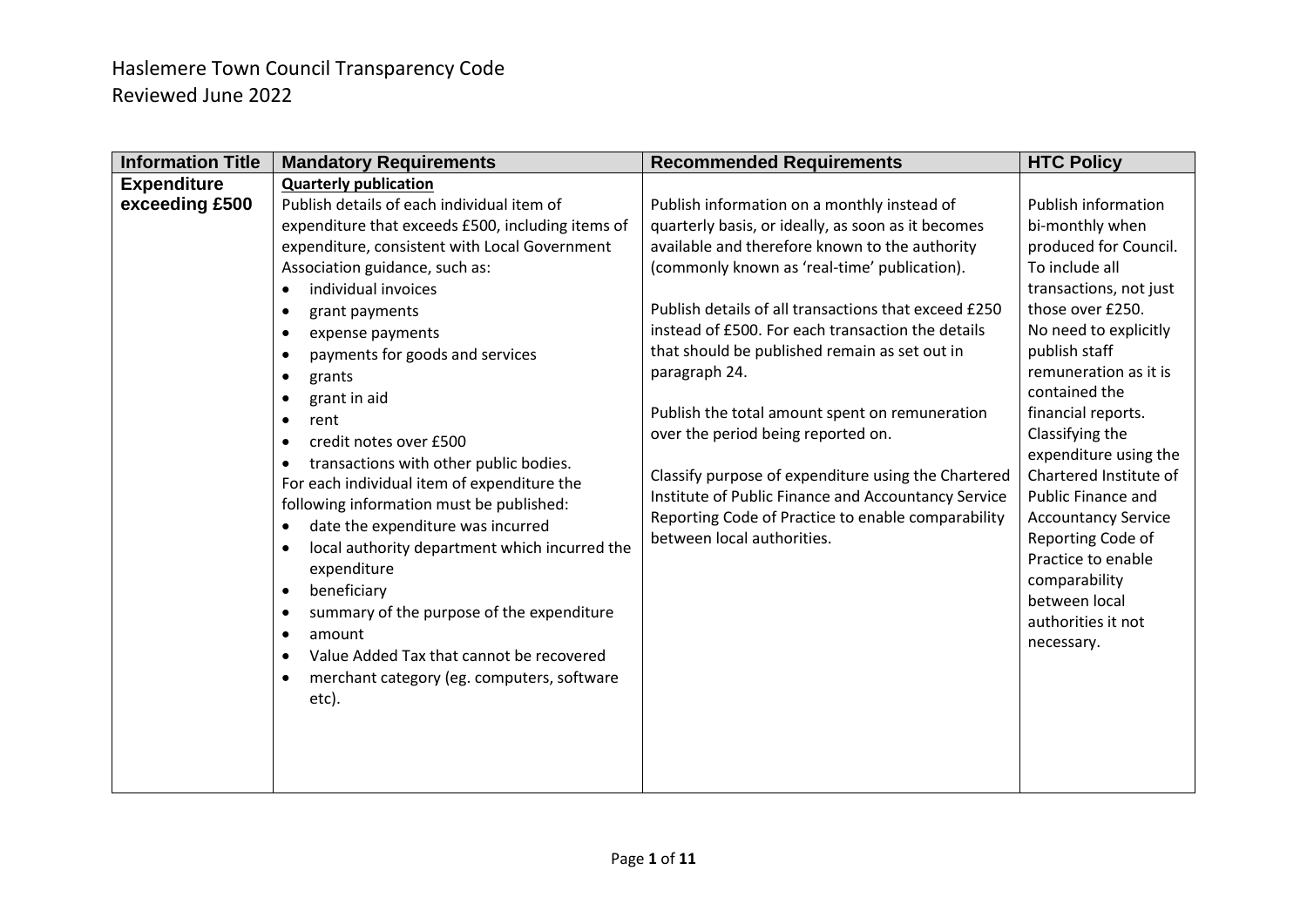| <b>Information Title</b> | <b>Mandatory Requirements</b>                          | <b>Recommended Requirements</b>                                            | <b>HTC Policy</b>     |
|--------------------------|--------------------------------------------------------|----------------------------------------------------------------------------|-----------------------|
| <b>Government</b>        | <b>Quarterly publication</b>                           |                                                                            |                       |
| <b>Procurement</b>       | Publish details of every transaction on a              | Publish all transactions on all corporate credit                           | Information published |
| Card                     | Government Procurement Card. For each                  | cards, charge cards and procurements, including                            | bi-monthly when       |
| transactions             | transaction, the following details must be             | those that are not a Government Procurement                                | produced for Council. |
|                          | published:                                             | Card. For each transaction the details that should                         |                       |
|                          | date of the transaction<br>$\bullet$                   | be published remain as for information which must                          |                       |
|                          | local authority department which incurred the          | be published.                                                              |                       |
|                          | expenditure                                            |                                                                            |                       |
|                          | beneficiary<br>$\bullet$                               |                                                                            |                       |
|                          | amount<br>$\bullet$                                    |                                                                            |                       |
|                          | Value Added Tax that cannot be recovered<br>$\bullet$  |                                                                            |                       |
|                          | summary of the purpose of the expenditure<br>$\bullet$ |                                                                            |                       |
|                          | merchant category (eg. computers, software             |                                                                            |                       |
|                          | etc).                                                  |                                                                            |                       |
| <b>Procurement</b>       | <b>Quarterly publication</b>                           |                                                                            |                       |
| information              | Publish details of every invitation to tender for      | Place on Contracts Finder, as well as any other<br>$\bullet$               | Implement mandatory   |
|                          | contracts to provide goods and/or services with a      | local portal, every invitation to tender or                                | reporting only.       |
|                          | value that exceeds £5,000. For each invitation, the    | invitation to quote for contracts to provide                               |                       |
|                          | following details must be published:                   | goods and/or services with a value that exceeds                            |                       |
|                          | reference number<br>$\bullet$                          | £10,000.                                                                   |                       |
|                          | title                                                  |                                                                            |                       |
|                          | description of the goods and/or services               |                                                                            |                       |
|                          | sought                                                 |                                                                            |                       |
|                          | start, end and review dates                            |                                                                            |                       |
|                          | local authority department responsible.                |                                                                            |                       |
|                          |                                                        |                                                                            |                       |
|                          |                                                        | Publish:                                                                   | Implement mandatory   |
|                          | <b>Quarterly publication</b>                           |                                                                            | reporting only.       |
|                          | Publish details of any contract, commissioned          | information on a monthly instead of quarterly<br>$\bullet$                 |                       |
|                          | activity, purchase order, framework agreement          | basis, or ideally, as soon as it is generated and                          |                       |
|                          | and any other legally enforceable agreement with       | therefore becomes available (commonly known<br>as 'real-time' publication) |                       |
|                          |                                                        |                                                                            |                       |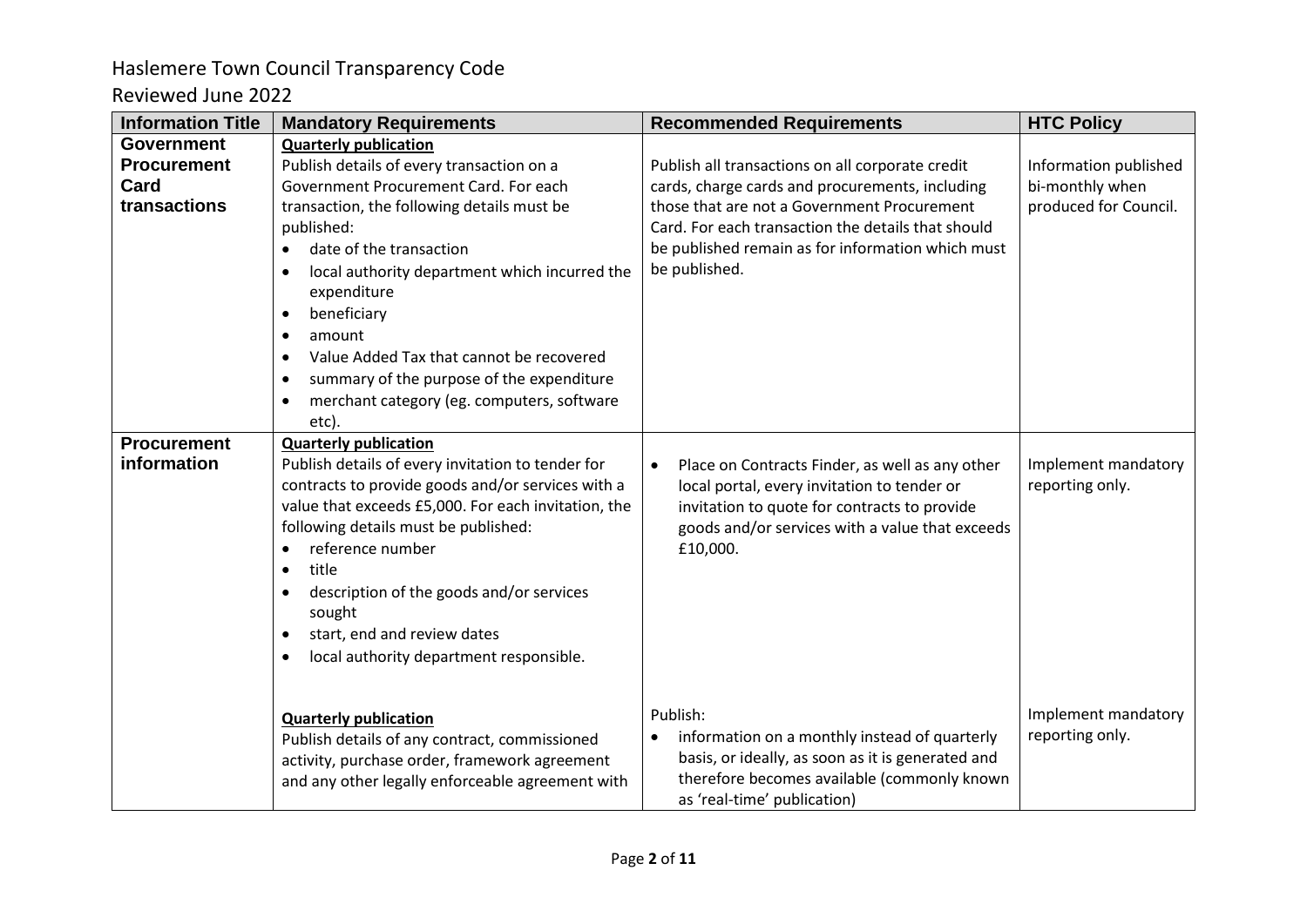| <b>Information Title</b> | <b>Mandatory Requirements</b>                                                                                                                                                                                                                                                                                                                                                                                                                                                                                                                                                                                                                                                                                                                                                            | <b>Recommended Requirements</b>                                                                                                                                                                                                                                                                                                                                                                                                                                                                                                                                                                                                                                                                                                                                                                                                                                                                                                                                                                                                                 | <b>HTC Policy</b> |
|--------------------------|------------------------------------------------------------------------------------------------------------------------------------------------------------------------------------------------------------------------------------------------------------------------------------------------------------------------------------------------------------------------------------------------------------------------------------------------------------------------------------------------------------------------------------------------------------------------------------------------------------------------------------------------------------------------------------------------------------------------------------------------------------------------------------------|-------------------------------------------------------------------------------------------------------------------------------------------------------------------------------------------------------------------------------------------------------------------------------------------------------------------------------------------------------------------------------------------------------------------------------------------------------------------------------------------------------------------------------------------------------------------------------------------------------------------------------------------------------------------------------------------------------------------------------------------------------------------------------------------------------------------------------------------------------------------------------------------------------------------------------------------------------------------------------------------------------------------------------------------------|-------------------|
|                          | a value that exceeds £5,000. For each contract,<br>the following details must be published:<br>reference number<br>title of agreement<br>local authority department responsible<br>description of the goods and/or services being<br>provided<br>supplier name and details<br>sum to be paid over the length of the contract<br>or the estimated annual spending or budget<br>for the contract<br>Value Added Tax that cannot be recovered<br>start, end and review dates<br>whether or not the contract was the result of<br>an invitation to quote or a published invitation<br>to tender<br>whether or not the supplier is a small or<br>medium sized enterprise and/or a voluntary<br>or community sector organisation and where<br>it is, provide the relevant registration number. | every invitation to tender for contracts to<br>$\bullet$<br>provide goods and/or services with a value that<br>exceeds £500 instead of £5,000<br>details of invitations to quote where there has<br>$\bullet$<br>not been a formal invitation to tender<br>all contracts in their entirety where the value of<br>$\bullet$<br>the contract exceeds £5,000<br>company registration number at Companies<br>House<br>details of invitations to tender or invitations to<br>$\bullet$<br>quote that are likely to be issued in the next<br>twelve months<br>details of the geographical (eg. by ward)<br>coverage of contracts entered into by the local<br>authority<br>details of performance against contractual key<br>performance indicators<br>information disaggregated by voluntary and<br>$\bullet$<br>community sector category (eg. whether it is<br>registered with Companies House, charity or<br>charitable incorporated organisation,<br>community interest company, industrial and<br>provident society, housing association, etc). |                   |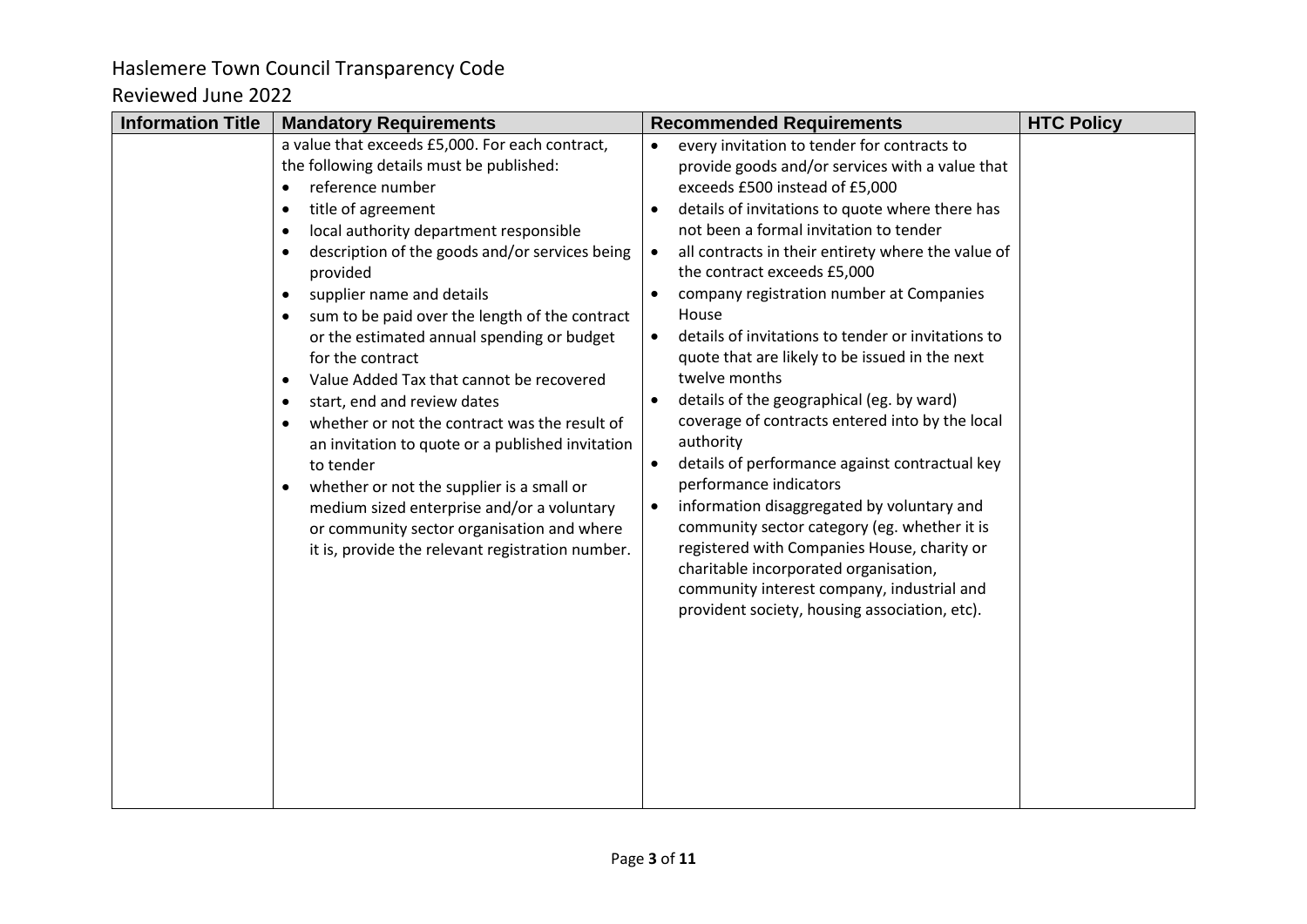| <b>Information Title</b> | <b>Mandatory Requirements</b>                              | <b>Recommended Requirements</b>                           | <b>HTC Policy</b>   |
|--------------------------|------------------------------------------------------------|-----------------------------------------------------------|---------------------|
| <b>Local authority</b>   | <b>Annual publication</b>                                  |                                                           |                     |
| land                     | Publish details of all land and building assets            | Publish information on a monthly instead of annual        | Implement mandatory |
|                          | including:                                                 | basis, or ideally, as soon as it becomes available        | reporting only.     |
|                          | all service and office properties occupied or<br>$\bullet$ | and therefore known to the authority (commonly            |                     |
|                          | controlled by user bodies, both freehold and               | known as 'real-time' publication).                        |                     |
|                          | leasehold                                                  | It is also recommended that local authorities should      |                     |
|                          | any properties occupied or run under Private<br>$\bullet$  | publish all the information possible on Electronic        |                     |
|                          | Finance Initiative contracts                               | Property Information Mapping Service.                     |                     |
|                          | all other properties they own or use, for                  | Publish the following additional information:             |                     |
|                          | example, hostels, laboratories, investment                 | <b>I</b> the size of the asset measured in Gross Internal |                     |
|                          | properties and depots                                      | Area (m2) for buildings or hectares for land, in          |                     |
|                          | garages unless rented as part of a housing                 | accordance with the Royal Institute of Chartered          |                     |
|                          | tenancy agreement                                          | Surveyors Code of Measuring Practice. The Gross           |                     |
|                          | surplus, sublet or vacant properties<br>$\bullet$          | Internal Area is the area of a building measured to       |                     |
|                          | undeveloped land<br>$\bullet$                              | the internal face of the perimeter walls at               |                     |
|                          | serviced or temporary offices where<br>$\bullet$           | each floor level. Local authorities using Net Internal    |                     |
|                          | contractual or actual occupation exceeds                   | Area (m2) should convert measurements to Gross            |                     |
|                          | three months                                               | Internal Area using appropriate conversion factors        |                     |
|                          | all future commitments, for example under an               | and state the conversion factor used                      |                     |
|                          | agreement for lease, from when the                         | I the services offered from the asset, using the          |                     |
|                          | contractual commitment is made.                            | services listed in the Effective Services Delivery        |                     |
|                          | However, information about the following land              | government service function list                          |                     |
|                          | and building assets are to be excluded from                | http://doc.esd.org.uk/FunctionList/1.00.html              |                     |
|                          | publication:                                               | (listing up to five main services)                        |                     |
|                          | social housing<br>$\bullet$                                | I the reason for holding asset such as, it is occupied    |                     |
|                          | rent free properties provided by traders (such             | by the local authority or it is providing a service in    |                     |
|                          | as information booths in public places or                  | its behalf, it is an investment property, it supports     |                     |
|                          | ports)                                                     | economic development (eg. provision of small              |                     |
|                          | operational railways and canals                            | businesses or incubator space), it is surplus to the      |                     |
|                          |                                                            | authority's requirements, it is awaiting                  |                     |
|                          |                                                            | development, it is under construction, it provides        |                     |
|                          |                                                            | infrastructure or it is a community asset                 |                     |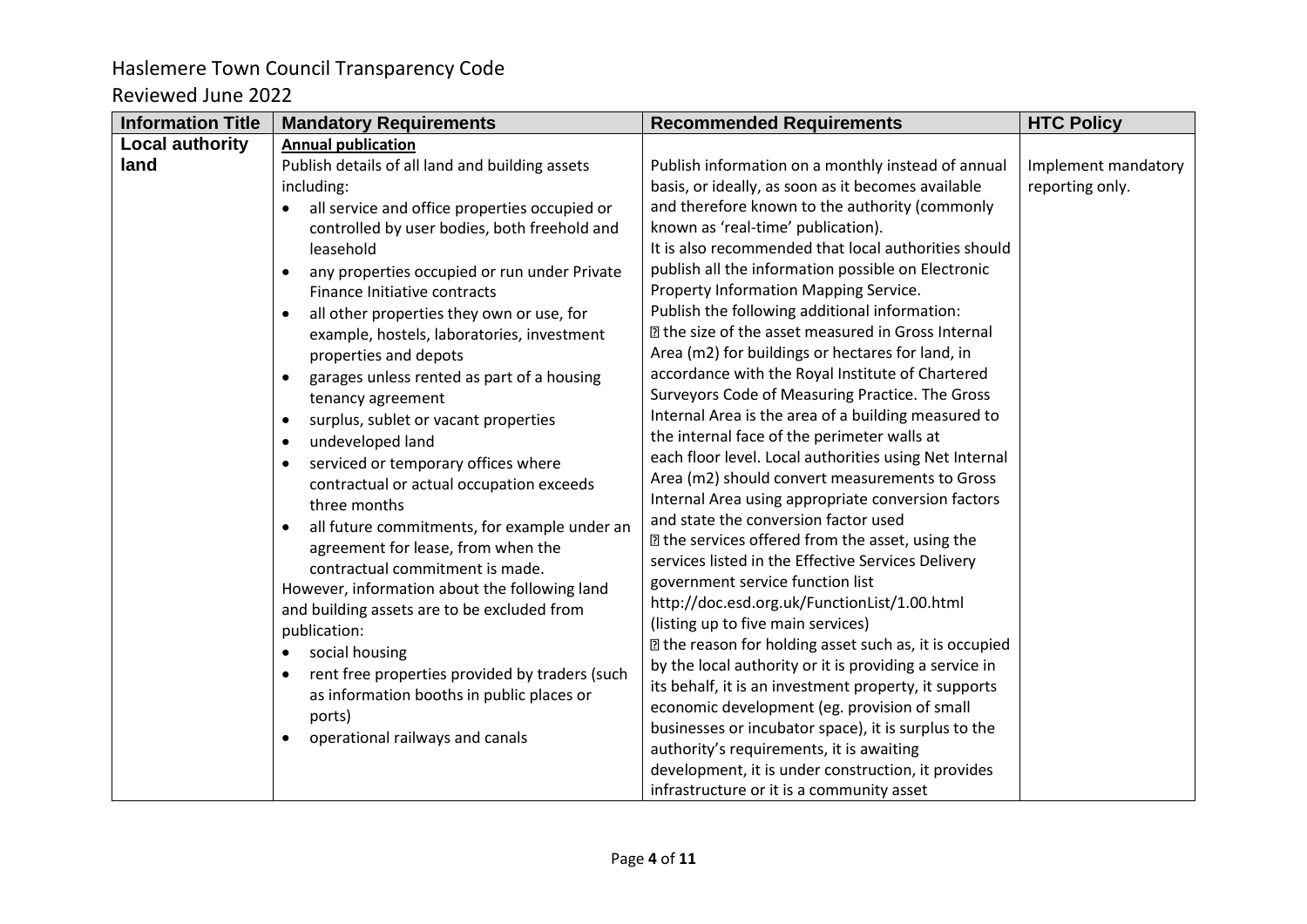| <b>Information Title</b> | <b>Mandatory Requirements</b>                                | <b>Recommended Requirements</b>                                                 | <b>HTC Policy</b> |
|--------------------------|--------------------------------------------------------------|---------------------------------------------------------------------------------|-------------------|
|                          | operational public highways (but any adjoining<br>$\bullet$  | a whether or not the asset is either one which is an                            |                   |
|                          | land not subject to public rights should be                  | asset in the authority's ownership that is listed                               |                   |
|                          | included)                                                    | under Part 5 Chapter 3 of the Localism Act 2011                                 |                   |
|                          | assets of national security<br>$\bullet$                     | (assets of community value) and/or an asset where                               |                   |
|                          | information deemed inappropriate for public                  | the authority is actively seeking transfer to the                               |                   |
|                          | access as a result of data protection and/or                 | community                                                                       |                   |
|                          | disclosure controls (eg. such as refuge                      | I total building operation (revenue) costs as                                   |                   |
|                          | houses).                                                     | defined in the corporate value for money indicators                             |                   |
|                          | For each land or building asset, the following               | for public services                                                             |                   |
|                          | information must be published together in one                | sqrt2 required maintenance - the cost to bring the                              |                   |
|                          | place:                                                       | property from its present state up to the state                                 |                   |
|                          | Unique Property Reference Number<br>٠                        | reasonably required by the authority to deliver the                             |                   |
|                          | Unique asset identity - the local reference<br>$\bullet$     | service and/or to meet statutory or contract                                    |                   |
|                          | identifier used by the local body, sometimes                 | obligations and maintain it at that standard. This                              |                   |
|                          | known as local name or building block. There                 | should exclude improvement projects but include                                 |                   |
|                          | should be one entry per asset or user/owner                  | works necessary to comply with new legislation (eg.<br>asbestos and legionella) |                   |
|                          | (eg. on one site there could be several                      | I functional suitability rating using the scale:                                |                   |
|                          | buildings or in one building there could be                  | o good - performing well and operating efficiently                              |                   |
|                          | several users, floors/rooms etc - where this is              | (supports the needs of staff and the delivery of                                |                   |
|                          | the case, each of these will have a separate                 | services)                                                                       |                   |
|                          | asset identity). This must include the original              | o satisfactory - performing well but with minor                                 |                   |
|                          | reference number from the data source plus<br>authority code | problems (generally supports the needs of staff and                             |                   |
|                          | name of the building/land or both<br>$\bullet$               | the delivery of services)                                                       |                   |
|                          | street number or numbers - any sets of 2 or                  | o poor - showing major problems and/or not                                      |                   |
|                          | more numbers should be separated with the '-                 | operating optimally (impedes the performance off                                |                   |
|                          | ' symbol (eg. 10-15 London Road)                             | staff and/or the delivery of services)                                          |                   |
|                          | street name - this is the postal road address<br>$\bullet$   | o unsuitable - does not support or actually impedes                             |                   |
|                          | post town<br>$\bullet$                                       | the delivery of services                                                        |                   |
|                          | United Kingdom postcode<br>$\bullet$                         | a energy performance rating as stated on the                                    |                   |
|                          | map reference - local authorities may use                    | Display Energy Certificate under the Energy                                     |                   |
|                          | either Ordnance Survey or ISO 6709 systems                   |                                                                                 |                   |
|                          |                                                              |                                                                                 |                   |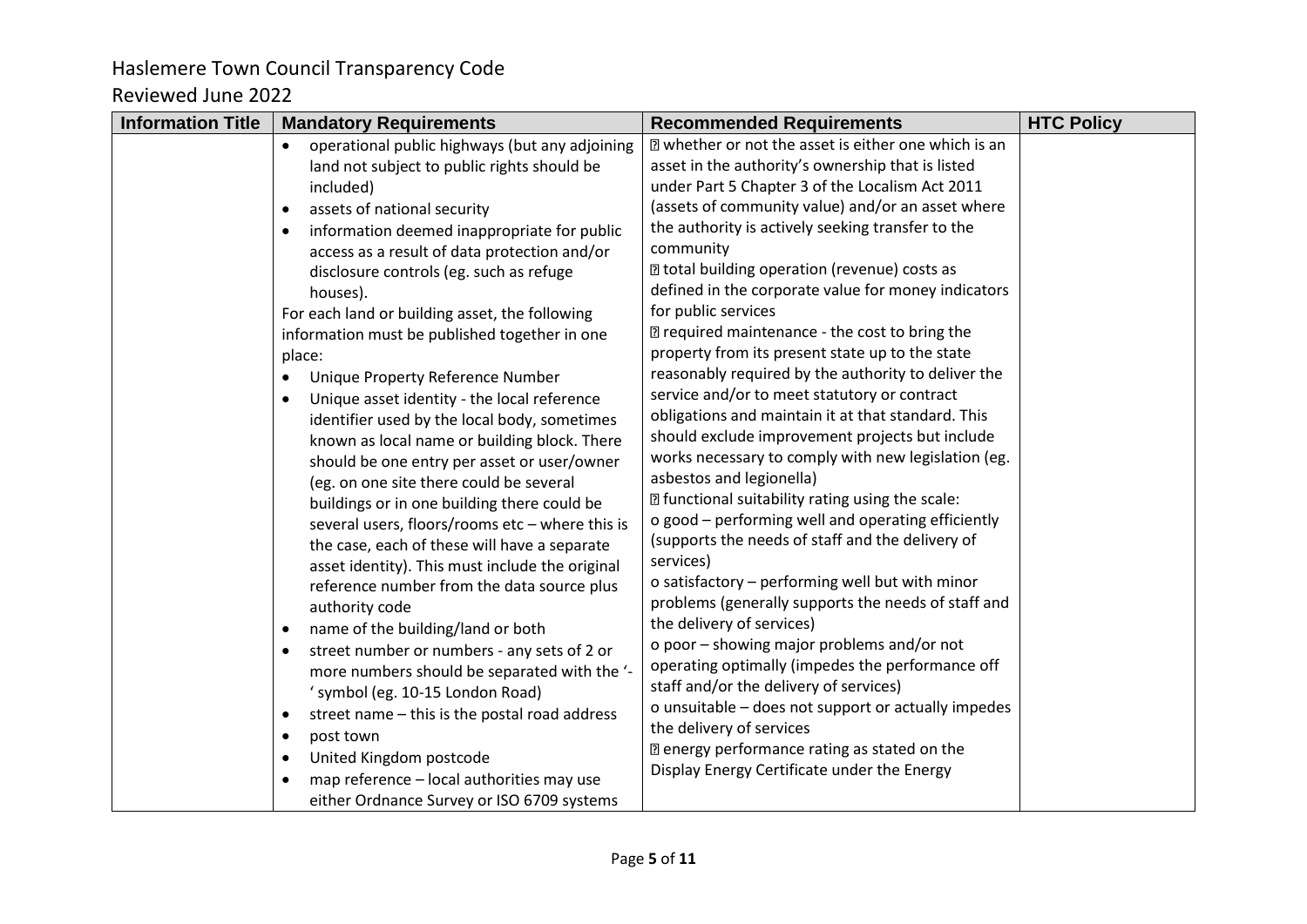### Haslemere Town Council Transparency Code Reviewed June 2022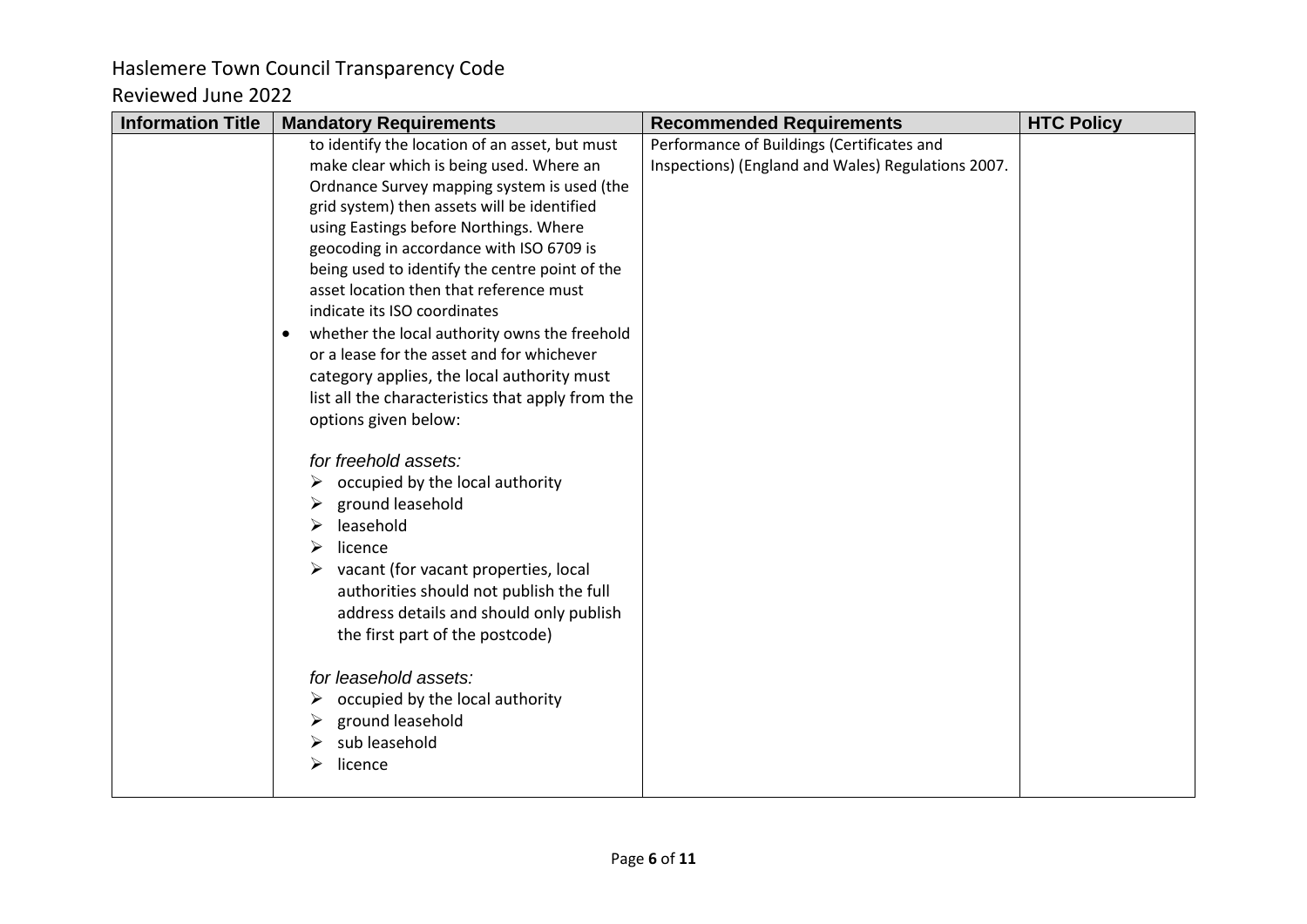| <b>Information Title</b>                                                              | <b>Mandatory Requirements</b>                                                                                                                                                                                                                                                                                                                                                                                                                                                                                                                                                                                                                                                                                                                                                                                                | <b>Recommended Requirements</b>                                                                                                                                                                                                                                                                                                                                                                                                                                                                                                                                                                 | <b>HTC Policy</b>                                                 |
|---------------------------------------------------------------------------------------|------------------------------------------------------------------------------------------------------------------------------------------------------------------------------------------------------------------------------------------------------------------------------------------------------------------------------------------------------------------------------------------------------------------------------------------------------------------------------------------------------------------------------------------------------------------------------------------------------------------------------------------------------------------------------------------------------------------------------------------------------------------------------------------------------------------------------|-------------------------------------------------------------------------------------------------------------------------------------------------------------------------------------------------------------------------------------------------------------------------------------------------------------------------------------------------------------------------------------------------------------------------------------------------------------------------------------------------------------------------------------------------------------------------------------------------|-------------------------------------------------------------------|
|                                                                                       | for other assets:<br>free text description eg. rights of way,<br>access etc.<br>whether or not the asset is land only (without<br>permanent buildings) or it is land with a<br>permanent building.                                                                                                                                                                                                                                                                                                                                                                                                                                                                                                                                                                                                                           |                                                                                                                                                                                                                                                                                                                                                                                                                                                                                                                                                                                                 |                                                                   |
| <b>Grants to</b><br>voluntary,<br>community and<br>social enterprise<br>organisations | <b>Annual publication</b><br>Publish details of all grants to voluntary,<br>community and social enterprise organisations.<br>This can be achieved by either:<br>tagging and hence specifically identifying<br>$\bullet$<br>transactions which relate to voluntary,<br>community and social enterprise<br>organisations within published data on<br>expenditure over £500 or published<br>procurement information or,<br>by publishing a separate list or register.<br>For each identified grant, the following<br>information must be published as a minimum:<br>date the grant was awarded<br>time period for which the grant has been<br>given<br>local authority department which awarded<br>the grant<br>beneficiary<br>$\bullet$<br>beneficiary's registration number<br>summary of the purpose of the grant<br>amount | Publish information on a monthly instead of<br>$\bullet$<br>annual basis where payments are made more<br>frequently than a single annual payment, or<br>ideally, as soon as the data becomes available<br>and therefore known to the authority<br>(commonly known as 'real-time' publication).<br>information disaggregated by voluntary and<br>$\bullet$<br>community sector category (eg. whether it is<br>registered with Companies House, charity or<br>charitable incorporated organisation,<br>community interest company, industrial and<br>provident society, housing association etc). | Information published<br>bi-monthly when<br>produced for Council. |
| Organisation                                                                          | <b>Annual publication</b>                                                                                                                                                                                                                                                                                                                                                                                                                                                                                                                                                                                                                                                                                                                                                                                                    |                                                                                                                                                                                                                                                                                                                                                                                                                                                                                                                                                                                                 |                                                                   |
| chart                                                                                 |                                                                                                                                                                                                                                                                                                                                                                                                                                                                                                                                                                                                                                                                                                                                                                                                                              | Local authorities should publish:                                                                                                                                                                                                                                                                                                                                                                                                                                                                                                                                                               |                                                                   |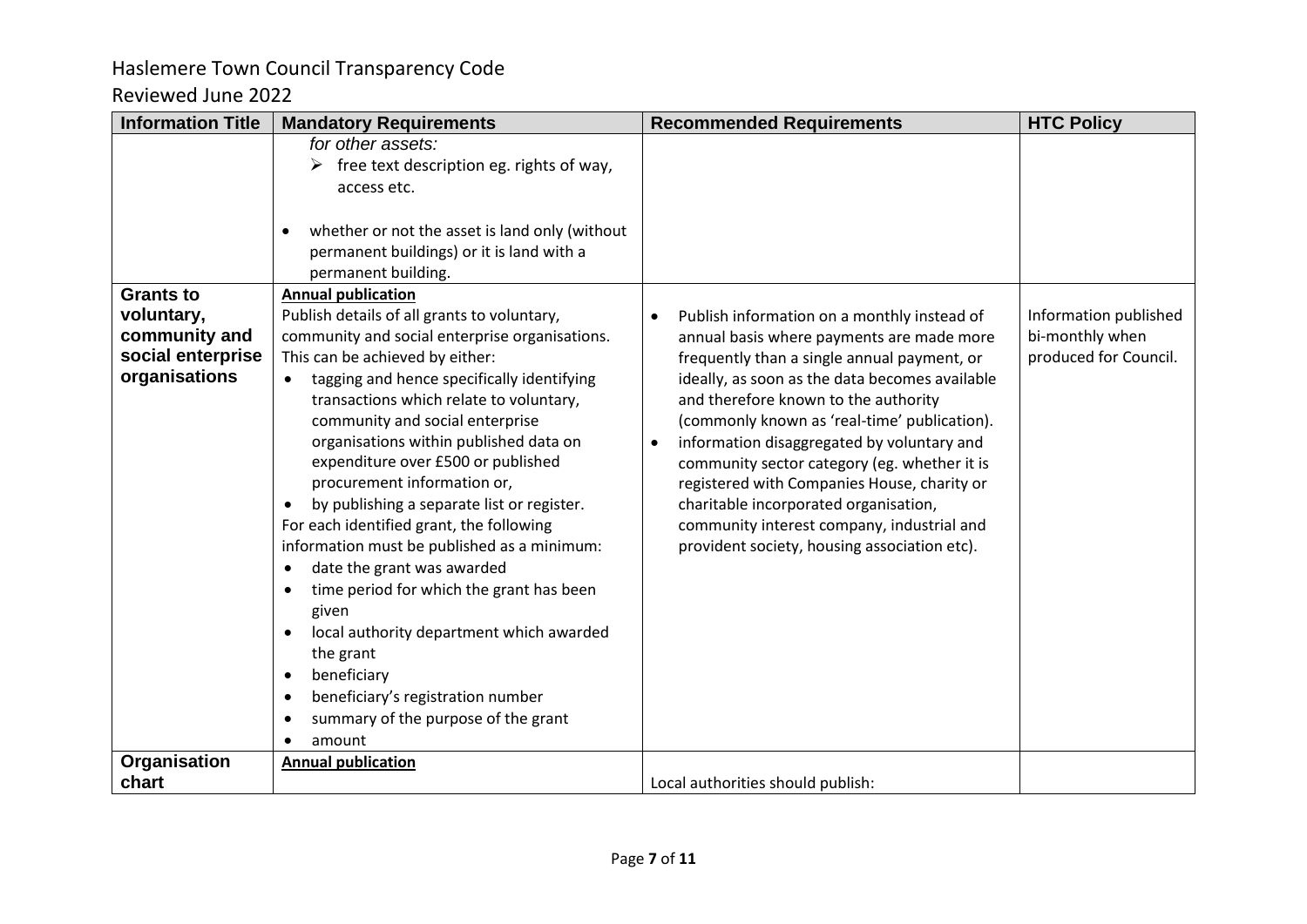| <b>Information Title</b>            | <b>Mandatory Requirements</b>                                                                                                                                                                                                                                                                                                                                                                                                                                                                                                                                                                                                                                                                                                                                           | <b>Recommended Requirements</b>                                                                                                                                                                                                                                                                        | <b>HTC Policy</b>                                                  |
|-------------------------------------|-------------------------------------------------------------------------------------------------------------------------------------------------------------------------------------------------------------------------------------------------------------------------------------------------------------------------------------------------------------------------------------------------------------------------------------------------------------------------------------------------------------------------------------------------------------------------------------------------------------------------------------------------------------------------------------------------------------------------------------------------------------------------|--------------------------------------------------------------------------------------------------------------------------------------------------------------------------------------------------------------------------------------------------------------------------------------------------------|--------------------------------------------------------------------|
|                                     | Publish an organisation chart covering staff in the<br>top three levels of the organisation. The following<br>information must be included for each member of<br>staff included in the chart:<br>grade<br>$\bullet$<br>job title<br>$\bullet$<br>local authority department and team<br>$\bullet$<br>whether permanent or temporary staff<br>$\bullet$<br>contact details<br>$\bullet$<br>salary in £5,000 brackets, consistent with the<br>٠<br>details published for Senior Salaries<br>salary ceiling (the maximum salary for the<br>grade).                                                                                                                                                                                                                         | charts including all employees in the local<br>$\bullet$<br>authority whose salary exceeds £50,000<br>the salary band for each employee included in<br>$\bullet$<br>the chart(s)<br>information about current vacant posts, or<br>signpost vacancies that are going to be<br>advertised in the future. | Not applicable where<br>individual staff do not<br>earn over £50k. |
| <b>Trade union</b><br>facility time | <b>Annual publication</b><br>Publish the following information:<br>total number (absolute number and full time<br>equivalent) of staff who are union<br>representatives (including general, learning<br>and health and safety representatives)<br>total number (absolute number and full time<br>equivalent) of union representatives who<br>devote at least 50 per cent of their time to<br>union duties<br>names of all trade unions represented in the<br>٠<br>local authority<br>a basic estimate of spending on unions<br>$\bullet$<br>(calculated as the number of full time<br>equivalent days spent on union duties<br>multiplied by the average salary), and<br>a basic estimate of spending on unions as a<br>percentage of the total pay bill (calculated as |                                                                                                                                                                                                                                                                                                        | N/A                                                                |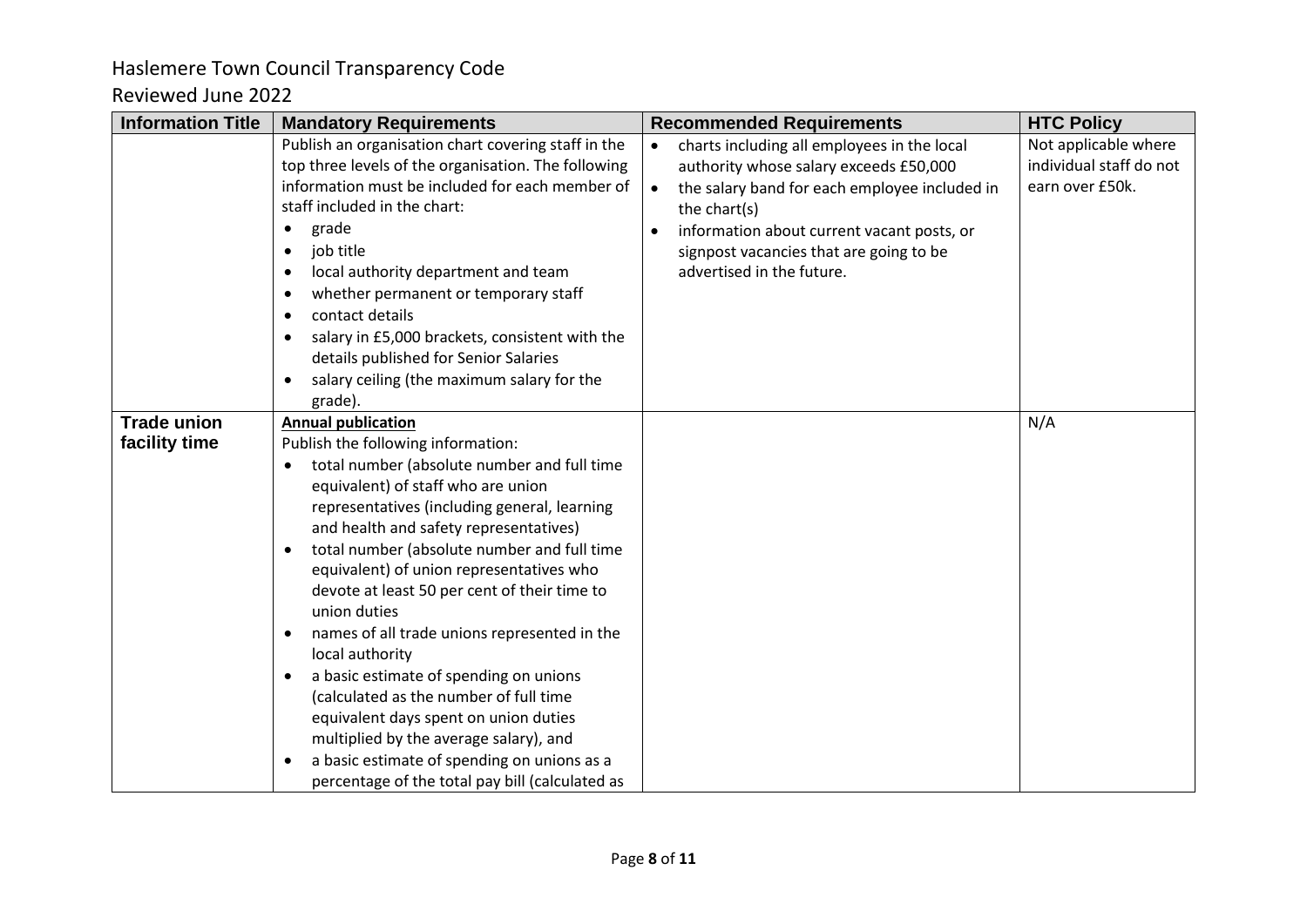| <b>Information Title</b> | <b>Mandatory Requirements</b>                                                                                                                                                                                                                                                                                                                                                                                                                                  | <b>Recommended Requirements</b>                                                                                                                                                                                                                                                                                                                                                                                                                                                                                                                    | <b>HTC Policy</b> |
|--------------------------|----------------------------------------------------------------------------------------------------------------------------------------------------------------------------------------------------------------------------------------------------------------------------------------------------------------------------------------------------------------------------------------------------------------------------------------------------------------|----------------------------------------------------------------------------------------------------------------------------------------------------------------------------------------------------------------------------------------------------------------------------------------------------------------------------------------------------------------------------------------------------------------------------------------------------------------------------------------------------------------------------------------------------|-------------------|
|                          | the number of full time equivalent days spent<br>on union duties multiplied by the average<br>salary divided by the total pay bill).                                                                                                                                                                                                                                                                                                                           |                                                                                                                                                                                                                                                                                                                                                                                                                                                                                                                                                    |                   |
| <b>Parking account</b>   | <b>Annual publication</b><br>Publish on their website, or place a link on their<br>website to this data published elsewhere:<br>a breakdown of income and expenditure on<br>the authority's parking account. The<br>breakdown of income must include details of<br>revenue collected from on-street parking, off-<br>street parking and Penalty Charge Notices<br>a breakdown of how the authority has spent a<br>$\bullet$<br>surplus on its parking account. |                                                                                                                                                                                                                                                                                                                                                                                                                                                                                                                                                    | N/A               |
| <b>Parking spaces</b>    | <b>Annual publication</b><br>Publish the number of marked out controlled on<br>and off-street parking spaces within their area, or<br>an estimate of the number of spaces where<br>controlled parking space is not marked out in<br>individual parking bays or spaces.                                                                                                                                                                                         | Local authorities should publish the number of:<br>free parking spaces available in the local<br>$\bullet$<br>authority's area and which are provided<br>directly by the local authority, and 2 parking<br>spaces where charges apply that are available<br>in the local authority's area and which are<br>provided directly by the local authority.<br>Where parking space is not marked out in<br>$\bullet$<br>individual parking bays or spaces, local<br>authorities should estimate the number of<br>spaces available for the two categories. | N/A               |
| <b>Senior salaries</b>   | <b>Annual publication</b><br>Local authorities must place a link on their website<br>to the following data or must place the data itself<br>on their website:<br>the number of employees whose<br>remuneration in that year was at least<br>£50,000 in brackets of £5,000                                                                                                                                                                                      |                                                                                                                                                                                                                                                                                                                                                                                                                                                                                                                                                    | N/A               |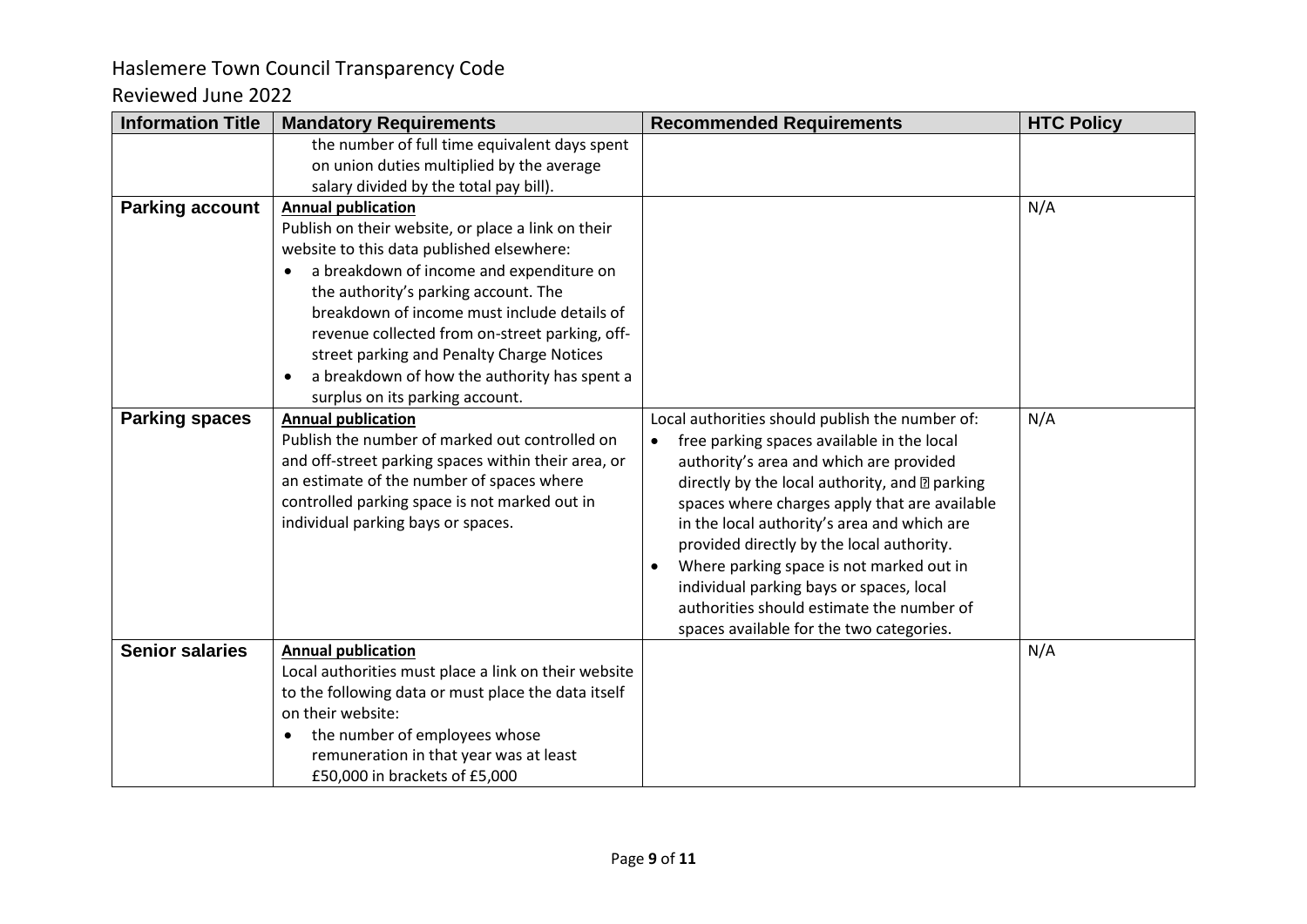| <b>Information Title</b> | <b>Mandatory Requirements</b>                                                                                                                                                                                                                                                                                                                                                                                                                                                     | <b>Recommended Requirements</b> | <b>HTC Policy</b>       |
|--------------------------|-----------------------------------------------------------------------------------------------------------------------------------------------------------------------------------------------------------------------------------------------------------------------------------------------------------------------------------------------------------------------------------------------------------------------------------------------------------------------------------|---------------------------------|-------------------------|
|                          | details of remuneration and job title of certain<br>$\bullet$<br>senior employees whose salary is at least<br>£50,000<br>employees whose salaries are £150,000 or<br>$\bullet$<br>more must also be identified by name.<br>a list of responsibilities (for example, the<br>$\bullet$<br>services and functions they are responsible<br>for, budget held and number of staff) and<br>details of bonuses and 'benefits in kind', for<br>all employees whose salary exceeds £50,000. |                                 |                         |
| <b>Constitution</b>      | <b>Annual publication</b>                                                                                                                                                                                                                                                                                                                                                                                                                                                         |                                 | N/A                     |
|                          | Local authorities must publish their Constitution                                                                                                                                                                                                                                                                                                                                                                                                                                 |                                 |                         |
|                          | on their website.                                                                                                                                                                                                                                                                                                                                                                                                                                                                 |                                 |                         |
| Pay multiple             | <b>Annual publication</b>                                                                                                                                                                                                                                                                                                                                                                                                                                                         |                                 | Not applicable where    |
|                          | Publish the pay multiple on their website defined                                                                                                                                                                                                                                                                                                                                                                                                                                 |                                 | individual staff do not |
|                          | as the ratio between the highest taxable earnings                                                                                                                                                                                                                                                                                                                                                                                                                                 |                                 | earn over £50k.         |
|                          | for the given year (including base salary, variable                                                                                                                                                                                                                                                                                                                                                                                                                               |                                 |                         |
|                          | pay, bonuses, allowances and the cash value of                                                                                                                                                                                                                                                                                                                                                                                                                                    |                                 |                         |
|                          | any benefits-in-kind) and the median earnings<br>figure of the whole of the authority's workforce.                                                                                                                                                                                                                                                                                                                                                                                |                                 |                         |
|                          | The measure must:                                                                                                                                                                                                                                                                                                                                                                                                                                                                 |                                 |                         |
|                          | cover all elements of remuneration that can<br>$\bullet$                                                                                                                                                                                                                                                                                                                                                                                                                          |                                 |                         |
|                          | be valued (eg. all taxable earnings for the                                                                                                                                                                                                                                                                                                                                                                                                                                       |                                 |                         |
|                          | given year, including base salary, variable pay,                                                                                                                                                                                                                                                                                                                                                                                                                                  |                                 |                         |
|                          | bonuses, allowances and the cash value of                                                                                                                                                                                                                                                                                                                                                                                                                                         |                                 |                         |
|                          | any benefits-in-kind)                                                                                                                                                                                                                                                                                                                                                                                                                                                             |                                 |                         |
|                          | use the median earnings figure as the<br>$\bullet$                                                                                                                                                                                                                                                                                                                                                                                                                                |                                 |                         |
|                          | denominator, which should be that of all                                                                                                                                                                                                                                                                                                                                                                                                                                          |                                 |                         |
|                          | employees of the local authority on a fixed                                                                                                                                                                                                                                                                                                                                                                                                                                       |                                 |                         |